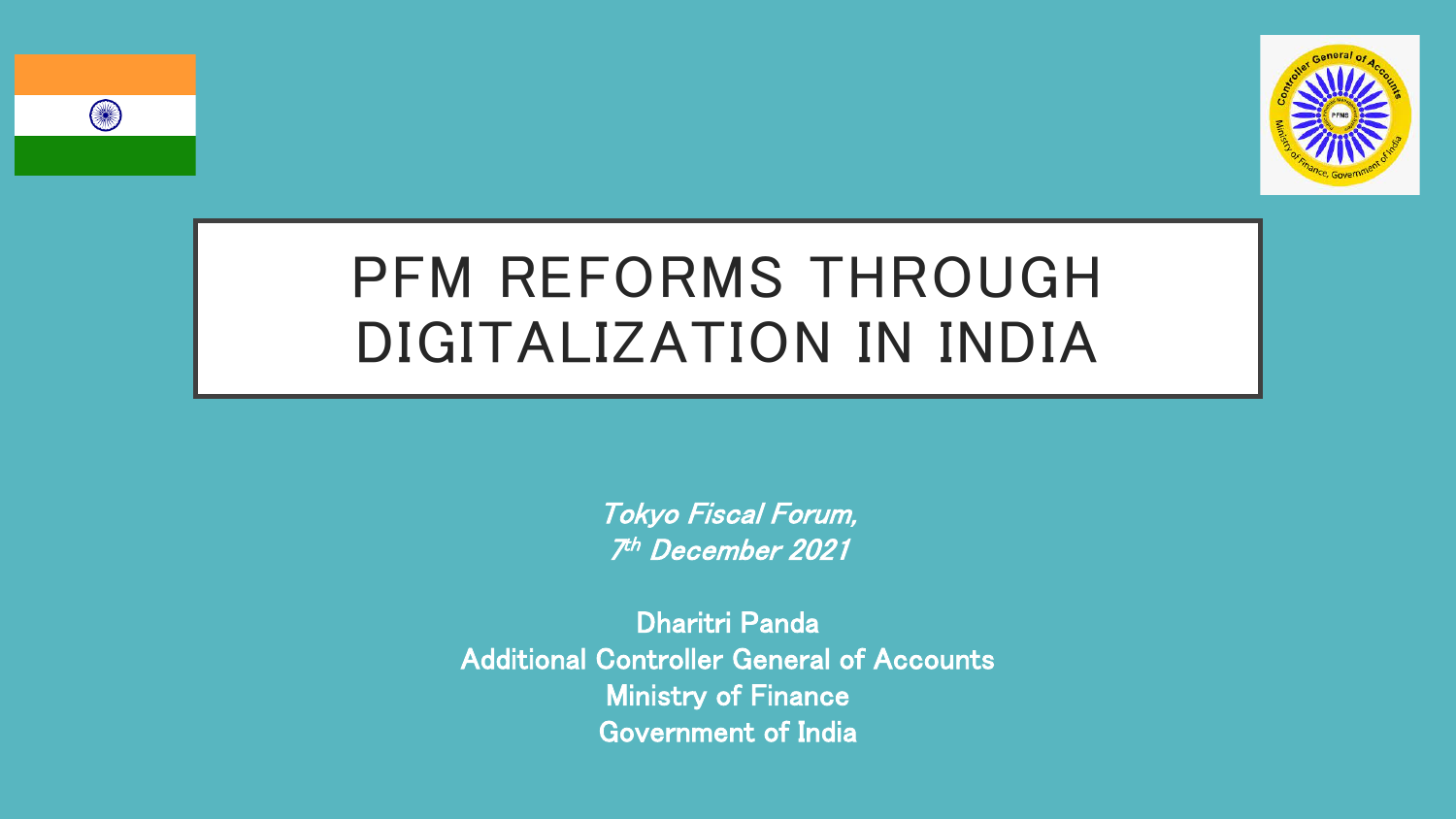## OUTLINE

- Current Scenario: PFMS Mandate
- Payment Process
- Receipts Management
- Stakeholder Integration
- Citizen Centric Approach & Pandemic Response
- Design Process and Advantages
- Road Ahead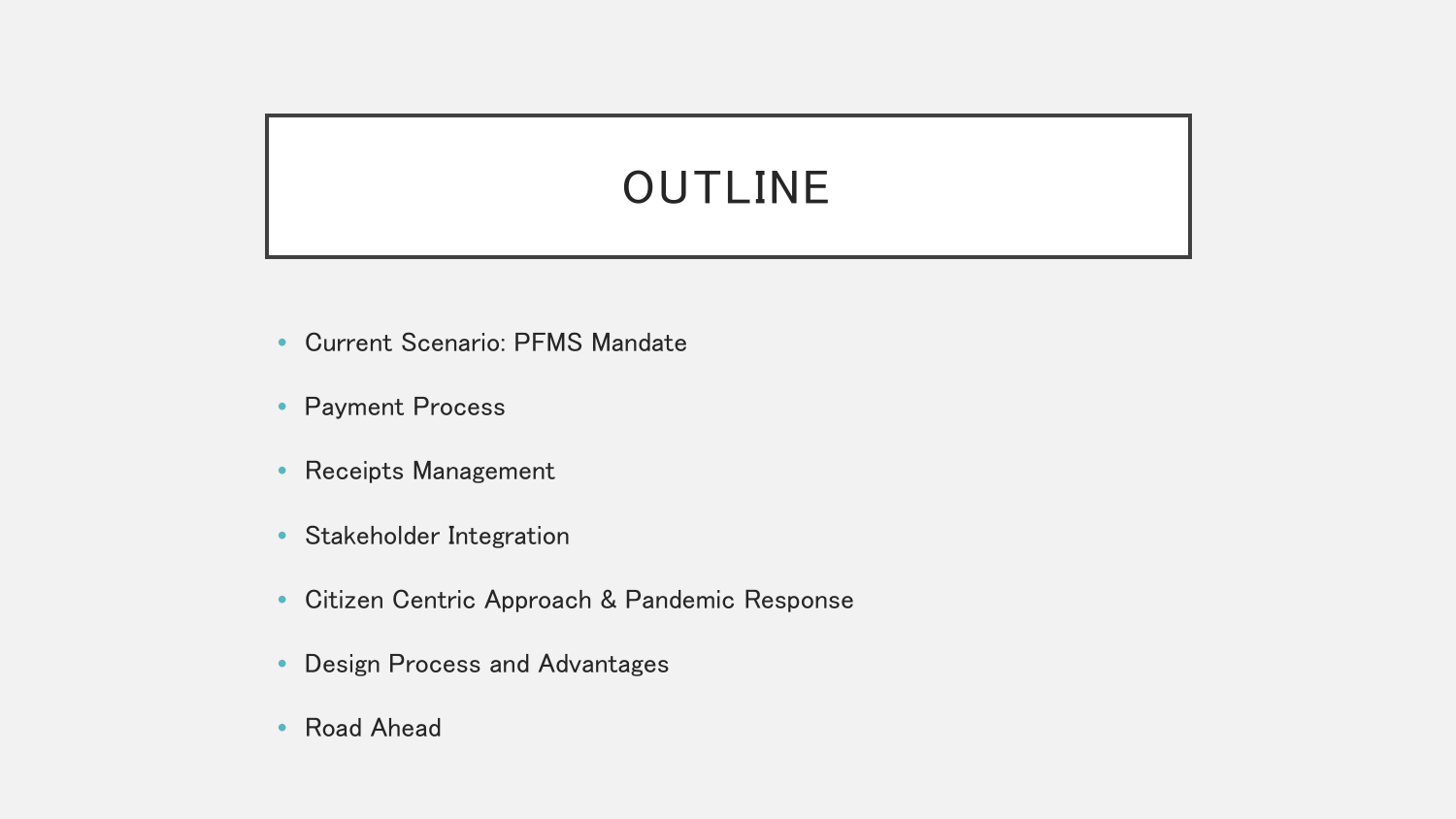## PFMS - MANDATE

#### FMIS Role

•Budget Execution •Treasury •Cash Management •Accounting •Peripheral Functions

### Welfare Schemes weitare Schemes<br>Fund Tracking Cash Transfers Beleases

# Releases



•Implementing Agencies Linked •Links with Sub-National Government Systems •Banking Channel Linkage



•Beneficiary Master Database •Direct cash transfers using bank accounts / Unique ID number of citizens



•TSA extended to Implementing Agencies via central banker •Cash assignments instead of cash transfers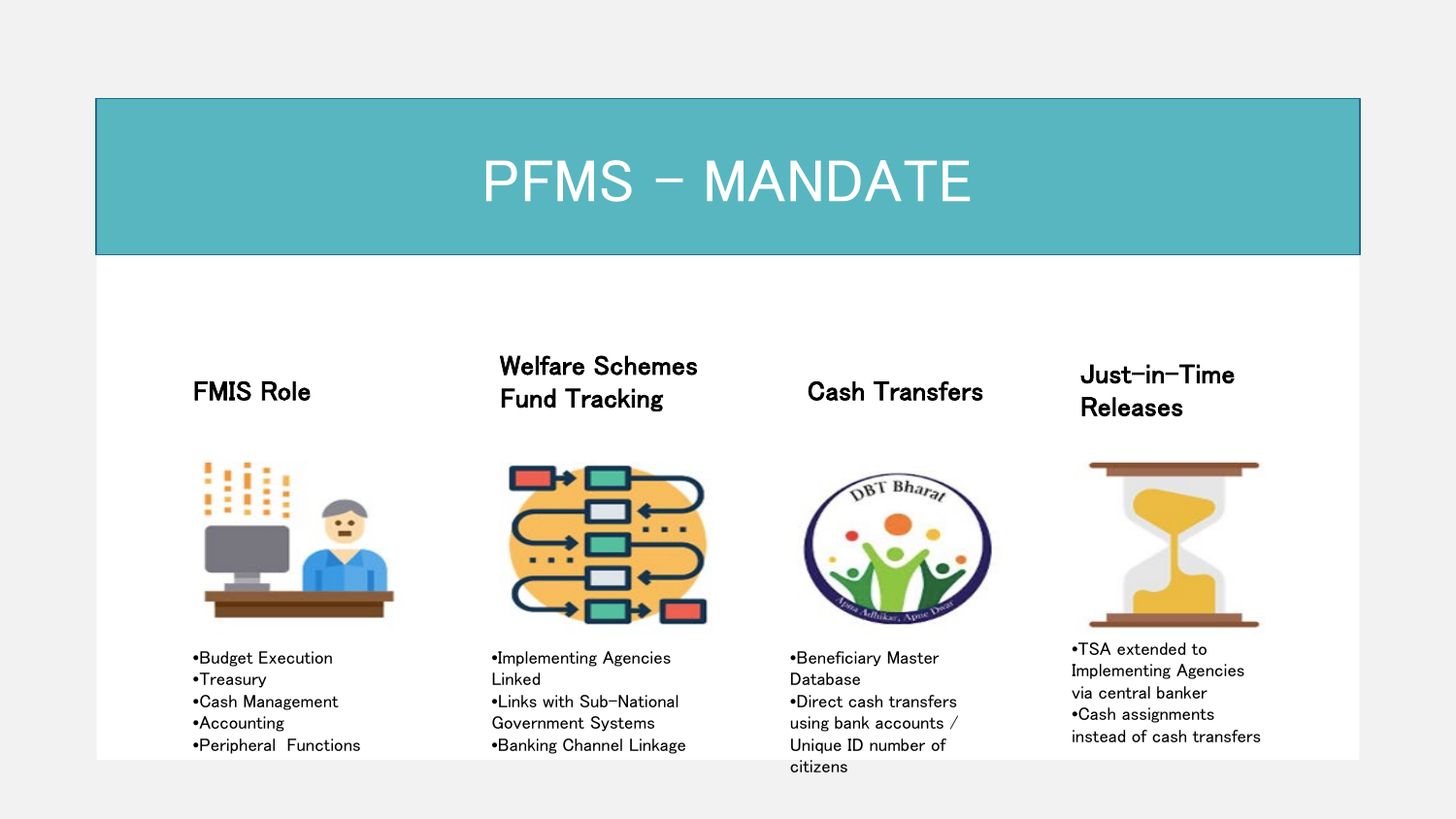### PAYMENTS & RECONCILIATION PROCESS – THROUGH THE YEARS



•Physical Invoices •Cash / Cheque **Payments** •Manual Bank Reconciliation

•Physical Invoices •Electronic **Payments** •Manual Bank Reconciliation

•Physical Invoices •Electronic **Payments** •Automatic Bank Reconciliation

•Digital Invoices •Electronic **Payments** •Automatic Bank Reconciliation

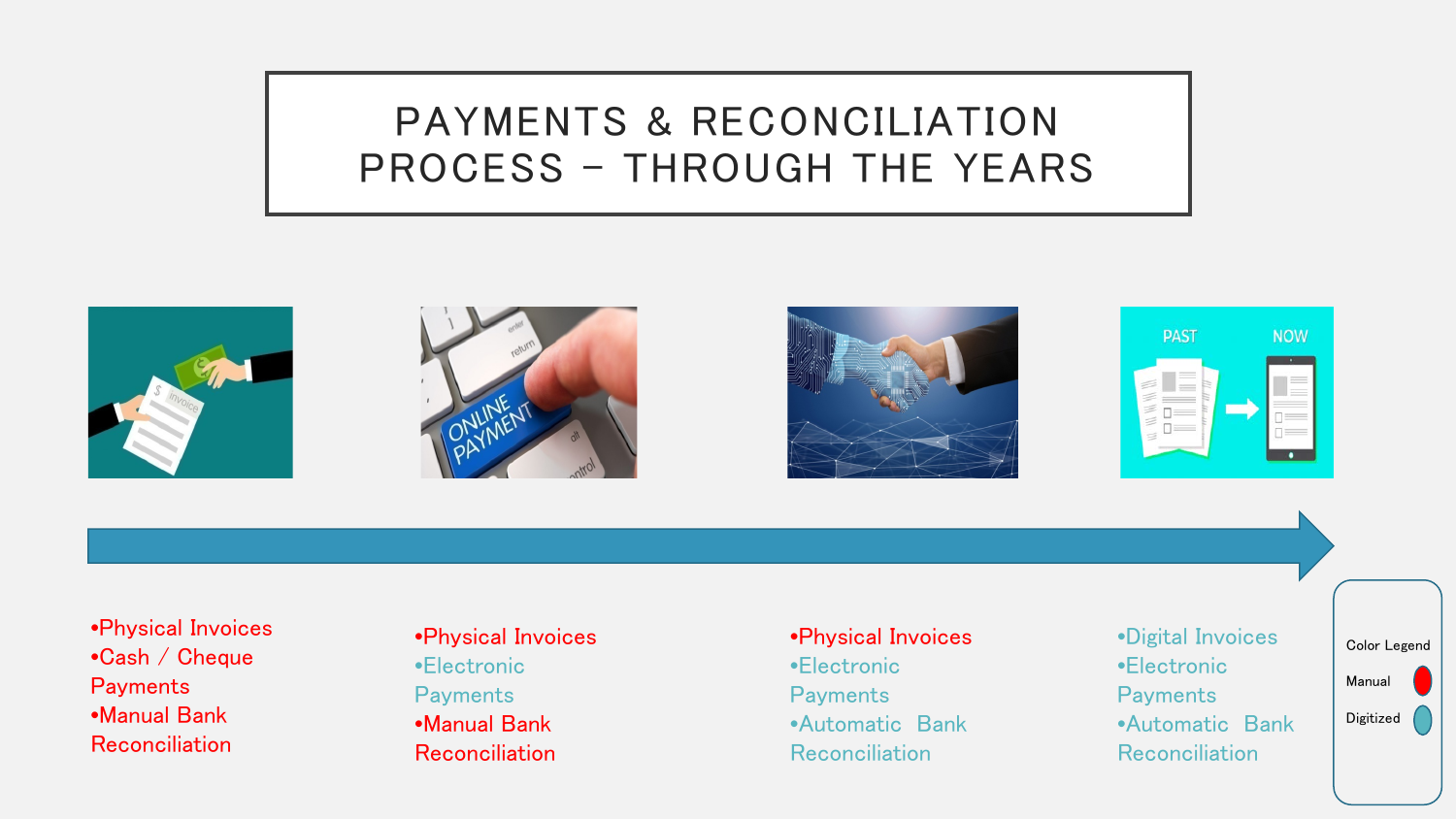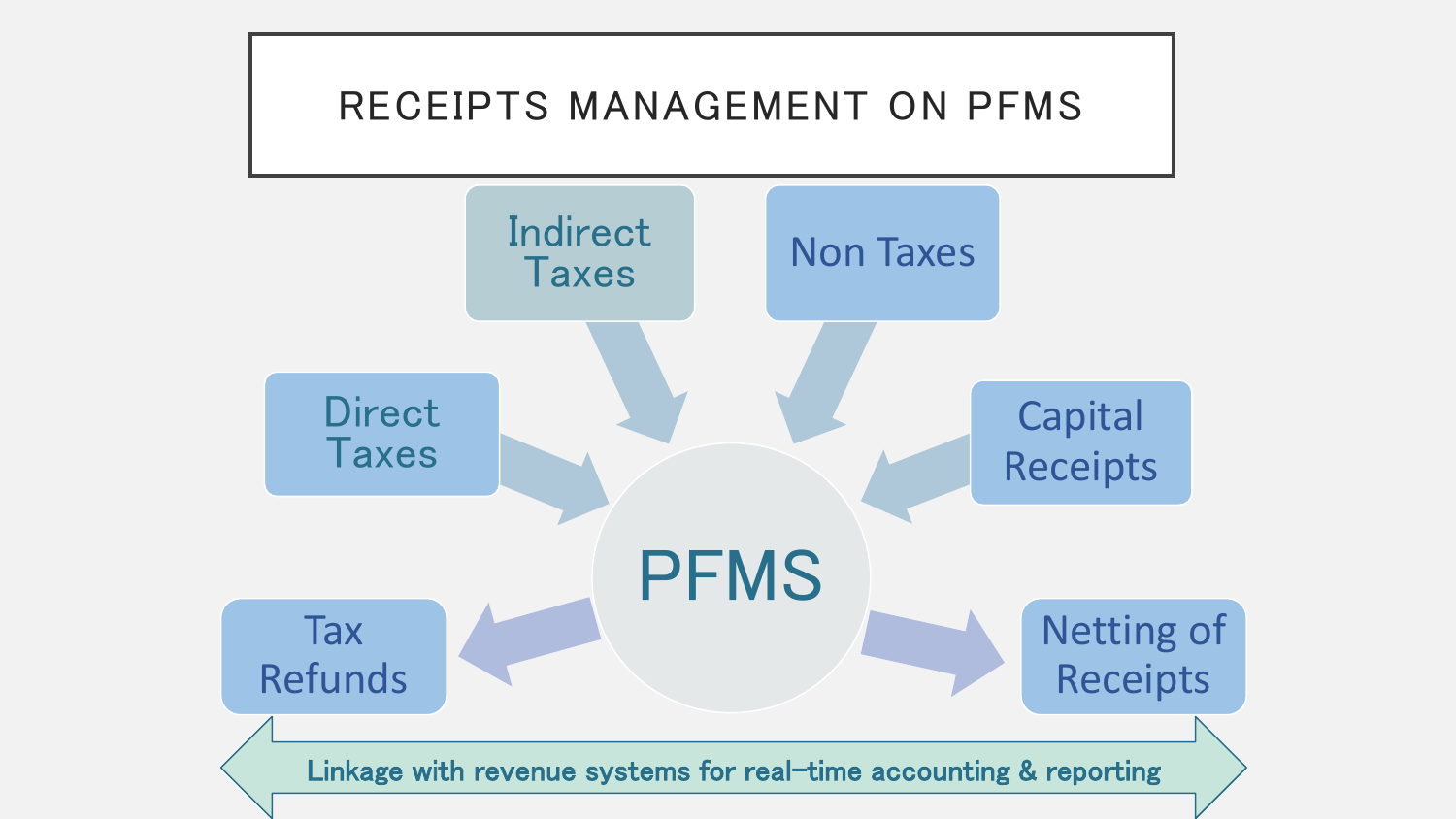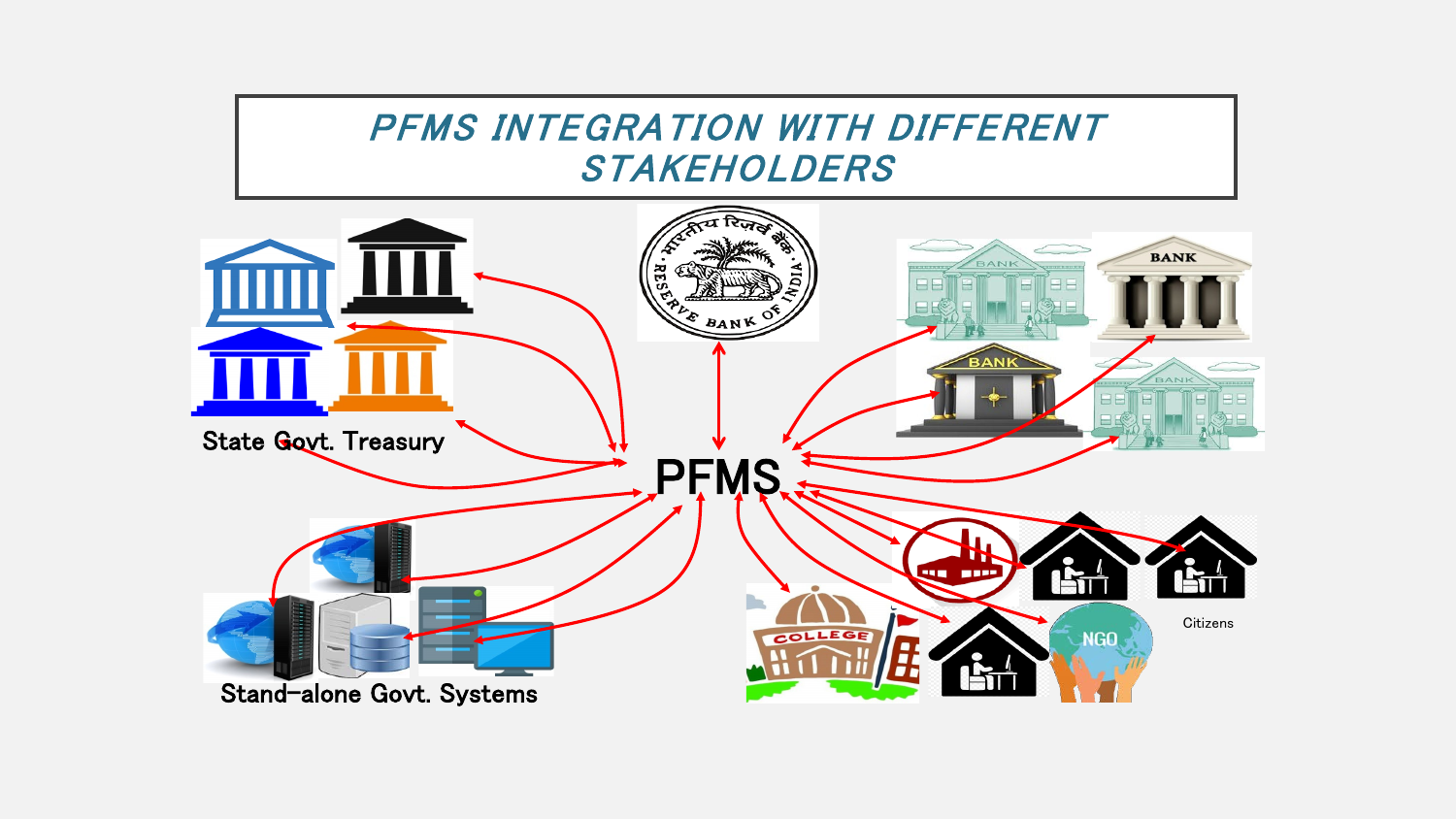## CITIZEN CENTRIC APPROACH & PANDEMIC RESPONSE

#### Citizen Orientation COVID Response



•Several Citizen interfaces for service delivery & citizen grievances •User friendly service trackers, notifications via portals and mobile apps •Public domain availability of accounts for transparency

•Cash Transfers for vulnerable citizens •Vaccine procurement payments •Frontline workers insurance •Wage employment program payments •Budget appropriations to healthcare sector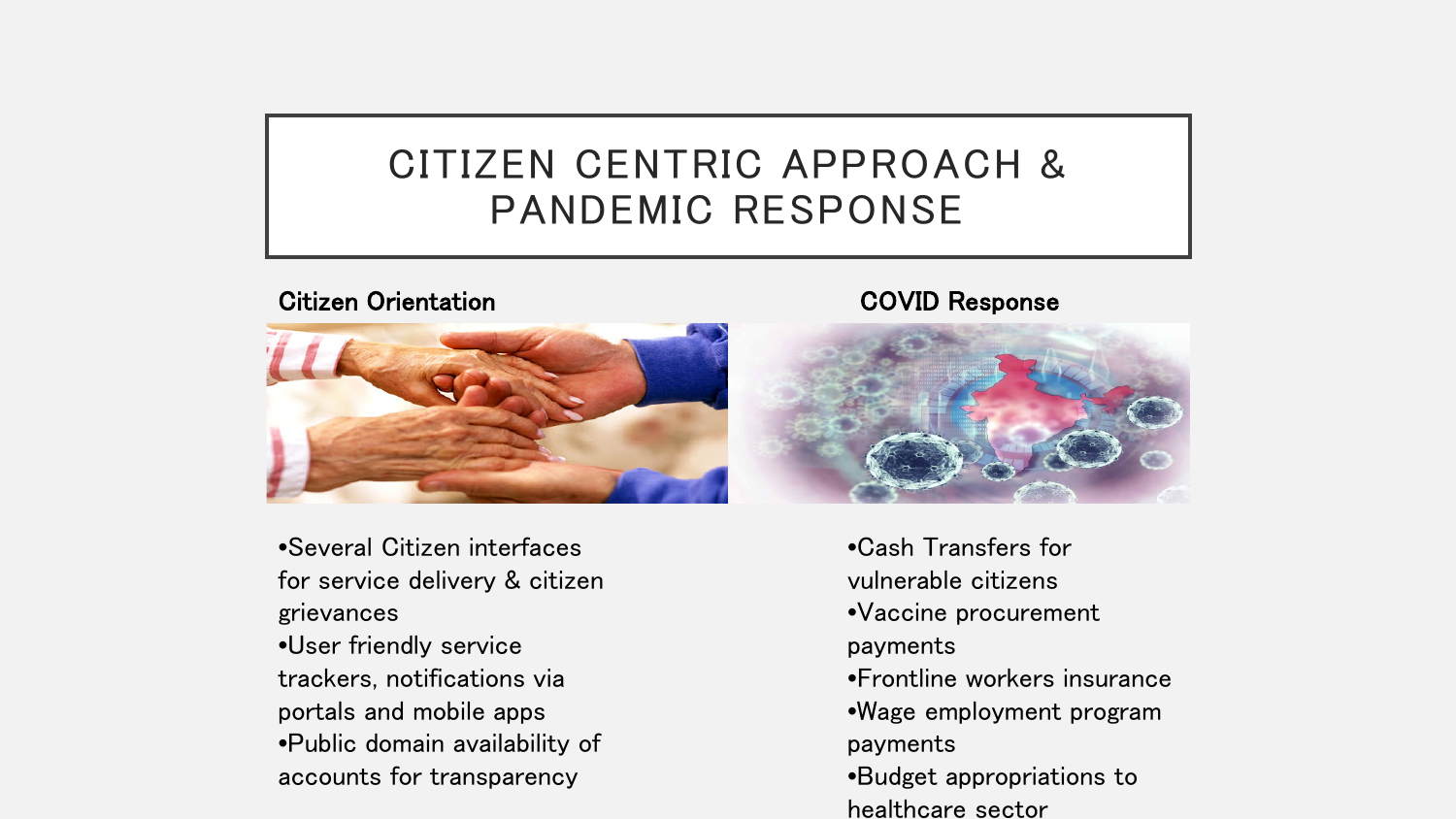### DESIGN PROCESS AND ADVANTAGES



- •Vision & Mission Statement
- •PFM area specification
- •Stakeholder Consultations
- •Design & Development
- •Risk Mitigation &
- **Challenges**
- •Change Management
- •Capacity Building

•Real Time Reporting on Expenditure •Real Time Reporting on All Types of Receipts •Automated Reconciliation Protocols •Automated Real Time Accounting Entries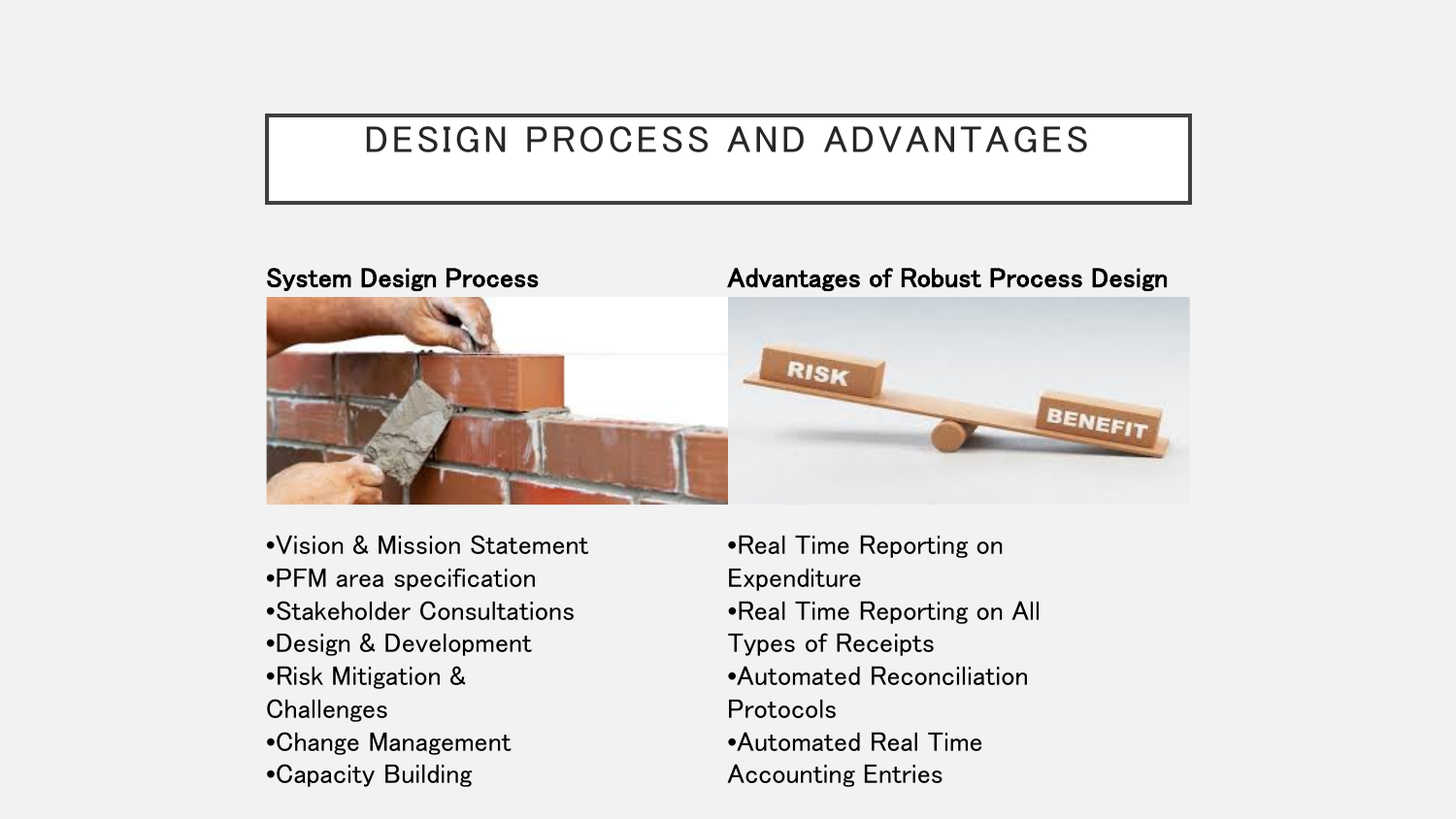## FUTURE ROADMAP FOR TECHNOLOGICAL HARNESSING

Prescriptive Data Analytics & Fraud **Analytics** 

AI & ML algorithms combined with micro-services architecture

Gradual shift towards cloud computing

Enhancement of cyber security and information security protocols

End to end digitization of PFMS processes

Informed **Fiscal Policies** and **Decision** s